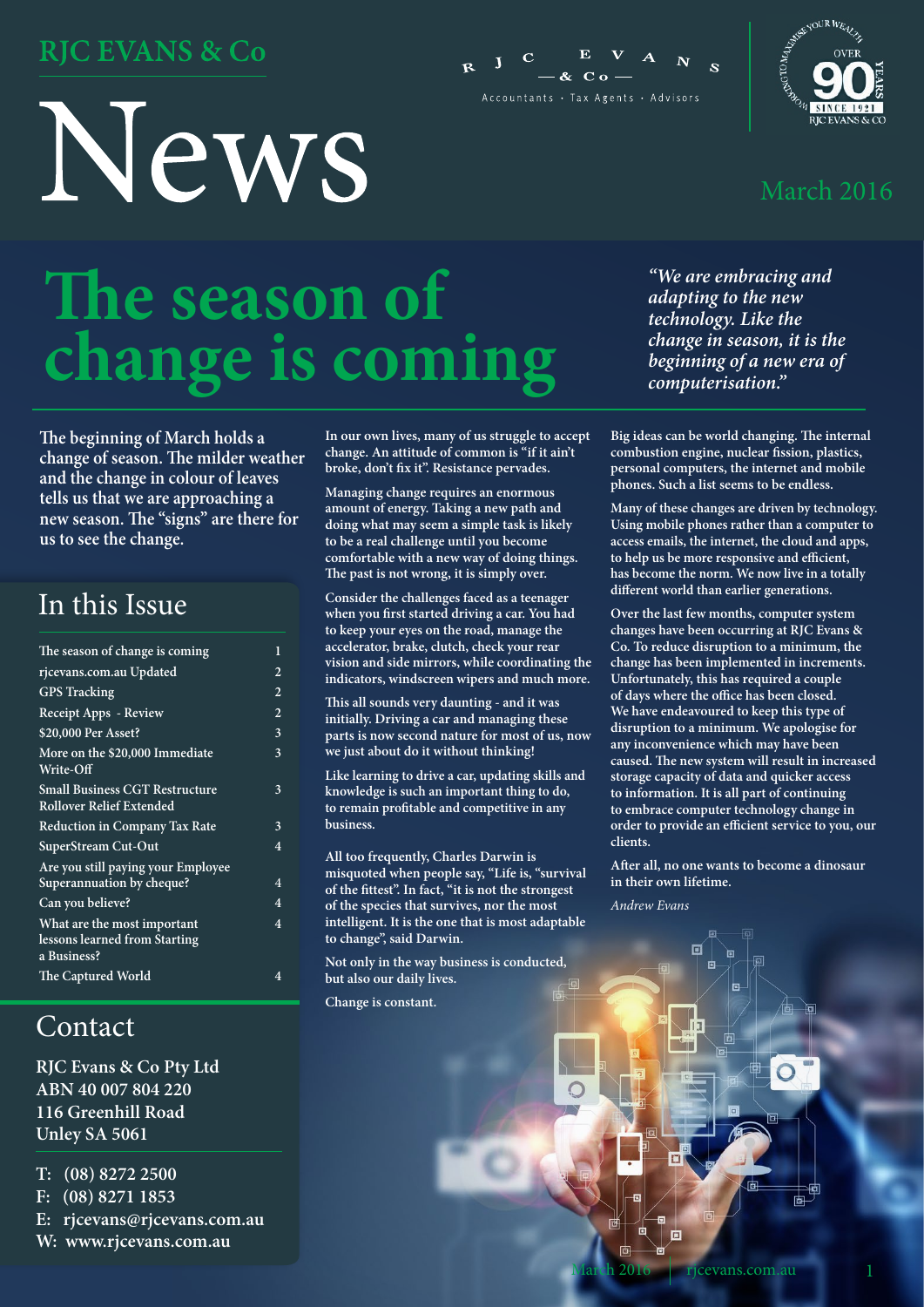# Technology

### **rjcevans.com.au Updated**

Towards the end of 2015 we updated our website to be responsive and viewable on mobile phones, tablets and desktops. With a fresh new look you can now find out more about our services, view different resources, see the team and view all of our Newsletters, from a variety of devices.

*Access has never been so easy.*



### **GPS Tracking**

**Some pastoral properties, where services are available, are using a GPS tracking app to help keep track of workers' movements and make mustering easier.**



Using a smart-phone app and Next Gen phone coverage, an app such as Real Time GPS Tracker, downloaded onto a smartphone, helps with mustering.

The app tracks and displays each musterer, showing the direction they are moving in and providing information so that no area is missed. With a click of a button, they are able to see where each member of the mustering team is located, with accuracy of half a metre.

The app is also a good safety tool in that it can be activated by remote command to locate someone if they have not checked in or returned home.

With the use of this type of technology, it would appear that the days of missing livestock may be gone.

 $\overline{2}$ 

# **Receipt Apps - Review**

**The Australian Taxation Office permits businesses to store documents such as receipts electronically, as long as the documents are legible, in English, and can be produced, if required, for an audit.** 

This can be a big time-saver and space-saver. There are a number of handy mobile phone apps that make it easy to capture and collate receipts. The following are a few examples of what are currently available:



#### **Evernote (free; iOS and Android)**

Evernote is a general note-capturing app, which can easily be used to capture, store and sort receipts. Photos of receipts can be grouped, plus Evernote data syncs across devices. Photos, notes and PDFs are all searchable.



#### **Expensify (free; iOS and Android)**

Expensify allows you to capture receipts and track work time or mileage. Apart from photographing and storing receipts, the app reads receipt data and exports the details for you. Plus, you can import bank card transactions if you've lost a receipt or two. The apps also allows you to import/export with formats and other apps, including Excel, Evernote, Dropbox, Oracle, SalesForce, FinancialForce, Xero, Quickbooks, SAP and NetSuite, among others.



#### **ATO Expenses (free; iOS only)**

This app allows you to capture receipts as photos, with a description of the expense. Receipts can be grouped according to ATO classification and by tax year. You can export saved data in CSV format and export receipt images in Zip format.

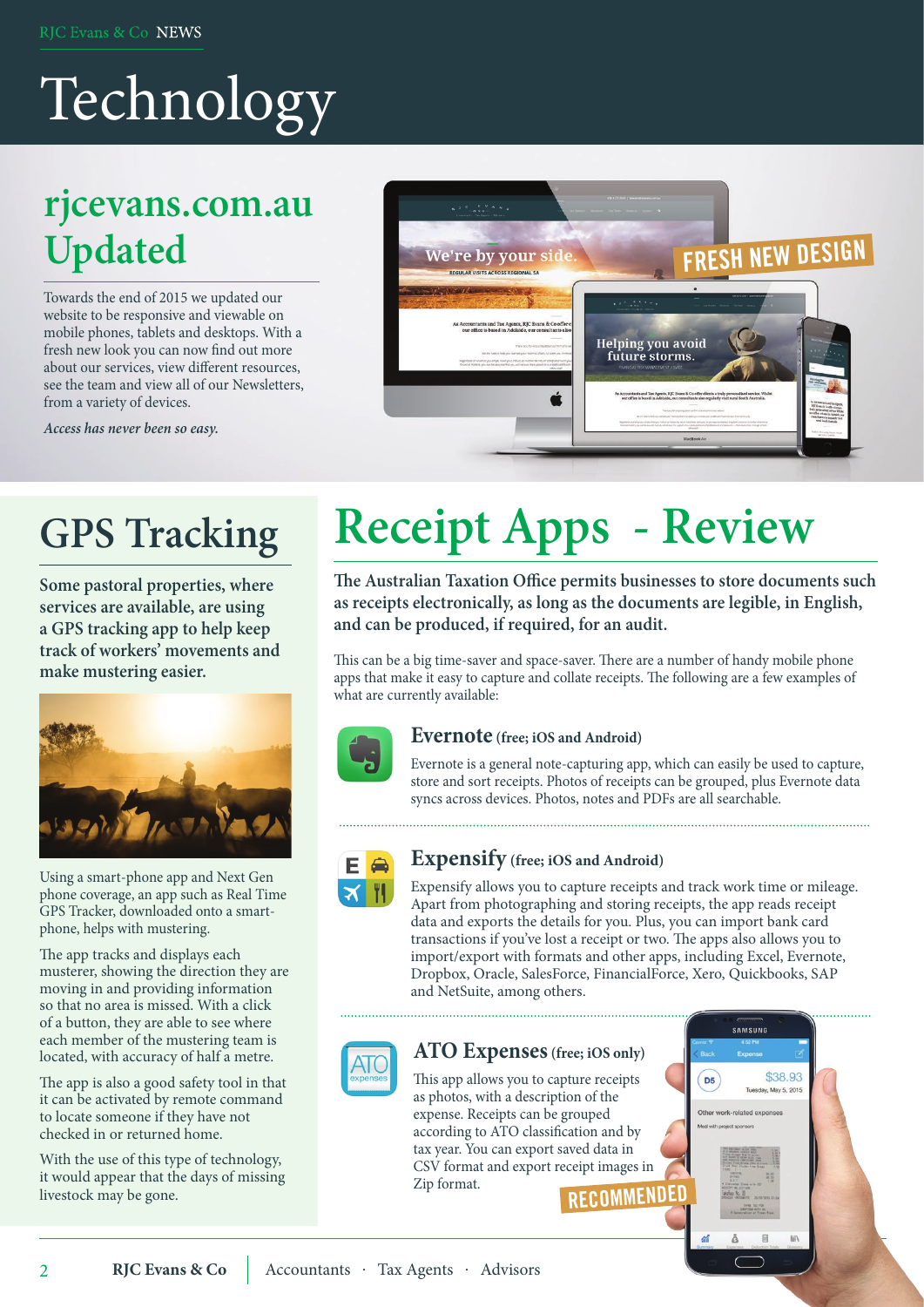# Business

# **\$20,000 Per Asset?**

**Small Businesses are able to claim an immediate deduction for assets they start to use – or have installed ready for use – provided each depreciable asset costs less than \$20,000. To be categorised as a Small Business, turnover must be less than \$2 million.**

The threshold is applied on an assetby-asset basis. Even where the assets purchased, are identical or form part of a set, each is entitled to its own \$20,000 threshold. This is in contrast to non-business taxpayers (such as rental property owners). You should ensure the invoices separately itemise each asset that you purchase, or at least the quantity of assets, when they are identical.

#### **More on the \$20,000 Immediate Write-Off**

#### **What impact do trade-ins have?**

As the \$20,000 is applied on the cost of the asset, the trade-in value of an item is irrelevant. A trade-in simply reduces the net amount to be paid for the asset, not the cost of the asset. For example, if you purchase a \$30,000 business vehicle, which after a trade-in of \$20,000 only requires a further \$10,000 payment, the new vehicle is not eligible for the \$20,000 write-off as the cost is \$30,000 – even though the net amount to be paid for the goods is less than the \$20,000 threshold.

#### **Are financed assets eligible?**

Yes – depending on the type of finance. Assets that are the subject of either a commercial loan, chattel mortgage or hire purchase would all qualify. Assets that are the subject of a lease do not qualify for the write-off due to the fact that the ownership of the asset, under a lease, remains with the finance company.

### **GOOD NEWS STORY**

Accountants • Tax Agents • Advisors

**Small Business CGT Restructure Rollover Relief Extended**

**In November, the Government released for comment, Exposure Draft Legislation to implement its May 2015 Budget announcement which will allow small businesses a change in operating structure (for example, from a company to a trust) without incurring a CGT liability.**

The November announcement is good news for business owners as the original Budget announcement referred only to CGT Restructure Relief. The Exposure Draft actually extends the relief to any income tax that may be otherwise payable on the transfer of trading stock, revenue assets and depreciating assets (not just CGT assets).

This means that once this Legislation has passed through Parliament, no income or capital gains tax will apply to small business restructures that take place from 1 July 2016.



**RIC EVANS & C** 

## **Reduction in Company Tax Rate**

**From 1 July 2015, a new two-tier company tax system applies to all companies. This system sees the whole of the company's taxable income subject to the following rates:**



IF THE COMPANY'S AGGREGATED<br>TURNOVER IS EQUAL TO OR ABOVE A  $$2$  million

**SINCE 1 JULY 2015**

Companies do not need to do anything now. If the company has been identified as a small business by the Australian taxation Office, the new rate will automatically be applied to their PAYG Instalment Rate or on their next Activity Statement.